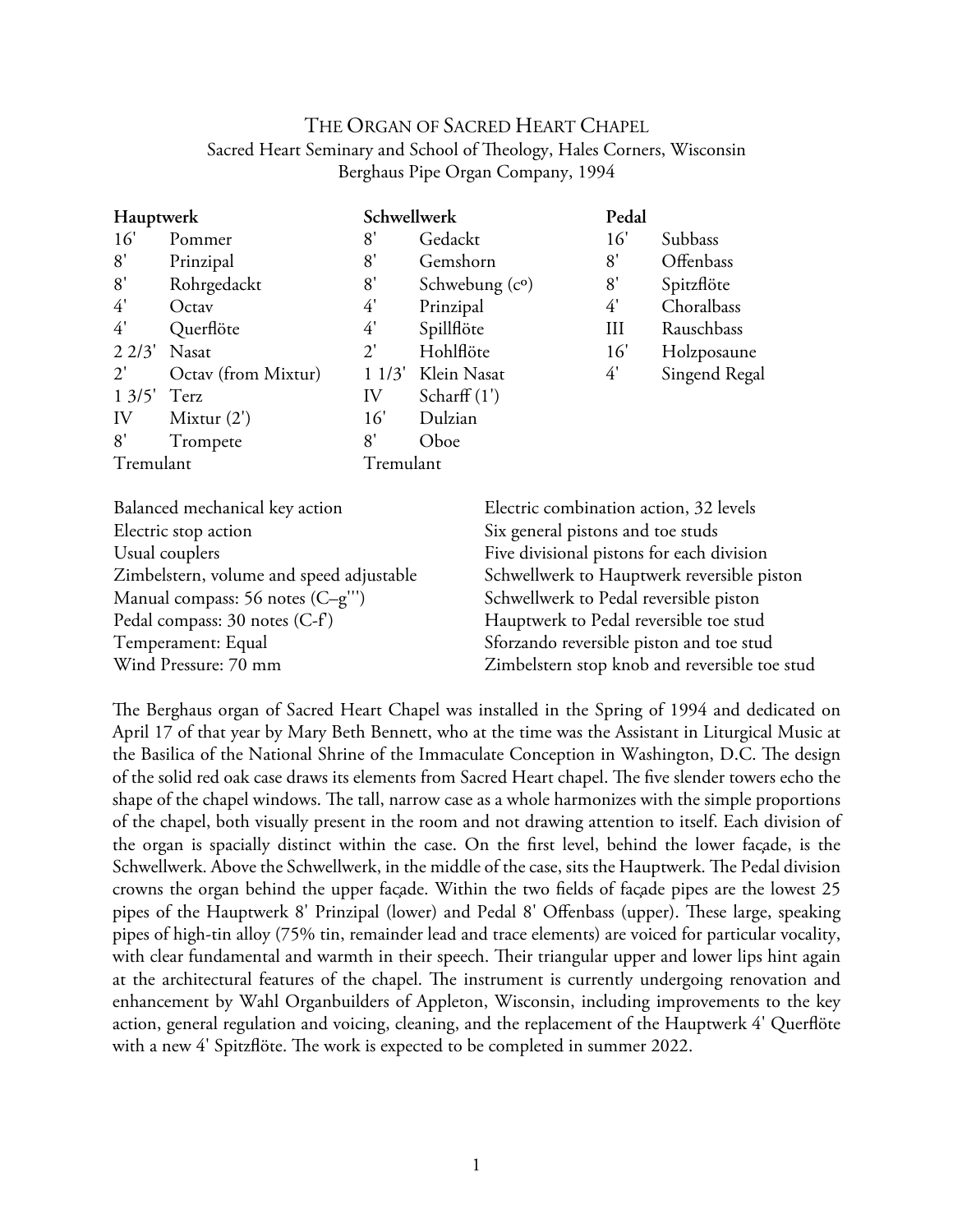# THE O'MALLEY ORGAN Reyes Organ and Choral Hall, DeBartolo Performing Arts Center University of Notre Dame, Notre Dame, Indiana Paul Fritts & Company Organ Builders, Op. 24 (2004)

| Hauptwerk    |                   | Rückpositive |                    | Pedal        |                                       |
|--------------|-------------------|--------------|--------------------|--------------|---------------------------------------|
| 16'          | Principal         | 8'           | Principal          | 16'          | Principal*                            |
| 8'           | Octave            | 8'           | Gedackt            | 8'           | Octave                                |
| 8'           | Rohrflöte         | 8'           | Quintadena         | 4'           | $Octave*$                             |
| 8'           | Viol di Gamba     | 4'           | Octave             | $2^{\prime}$ | Nachthorn                             |
| 4'           | Octave            | 4'           | Rohrflöte          |              | VI-VIII Mixture                       |
| 4'           | Spitzflöte        | $2^{\prime}$ | Octave             | 16'          | Posaune                               |
| 3'           | Quinte            | 2'           | Waldflöte          | 8'           | Trompet                               |
| III          | Nasat/Cornet      | 11/3'        | Sifflöte           | 4'           | Trompet                               |
|              | (half-draw Nasat) | Н            | Quint/Sesquialtera | $2^{\prime}$ | Cornet*                               |
| $2^{\prime}$ | Octave            |              | (half-draw Quint)  |              |                                       |
| <b>IV-VI</b> | Mixture           | IV-V         | Scharff            |              | * shares some pipes with another stop |
| 16'          | Trompet           | 16'          | Fagott             |              |                                       |
| 8'           | Trompet           | 8'           | Trichterregal      |              |                                       |
| 8'           | Baarpfeife        | 4'           | Schalmey           |              |                                       |

| Direct mechanical key action, suspended | Manual compass: 58 notes $(C-a^{\prime\prime})$ |
|-----------------------------------------|-------------------------------------------------|
| Direct mechanical stop action           | Pedal compass: 30 notes (C-f)                   |
| Usual couplers                          | Temperament: Kirnberger, modified               |
| Variable tremulant (whole organ)        | Wind Pressure: 68 mm                            |
| Wind stabilizer                         | Winding by electric blower or manual pumping    |
| Cornet from c' or cis'                  | of three wedge bellows                          |

The O'Malley Organ in Reyes Organ and Choral Hall of the DeBartolo Performing Arts Center serves as the primary instrument for organ student lessons, practice, and performances at the University of Notre Dame, and is also used for guest artist and faculty performances throughout the academic year. Its case of 800-year-old fr is inspired by two organs built by the renowned organ builder Arp Schnitger in the Netherlands, those of the Aa-Kerk in Groningen and the Hervormede Kerk in Noordbroek. Judy Fritts, the organ builder's sister, carved the case decorations according to the theme from psalm 150:6, "Let everything that has breath praise the LORD." Like its case, the organ's specifcation is inspired primarily by instruments of northern Germany and the Netherlands. As such, it is ideal for the German and Dutch music of the seventeenth and eighteenth centuries, but the inclusion of certain eclectic stops and exceptionally blended voicing make the instrument remarkably versatile. Student, faculty, and guest performers on the O'Malley Organ routinely program repertoire from all periods and styles with great success. Furthermore, the organ's sensitive suspended action and ample, responsive winding combine with Reyes Hall's live acoustic to provide the ideal formative experience for organ students. The instrument and room pay dividends for refined technique and polished musicianship.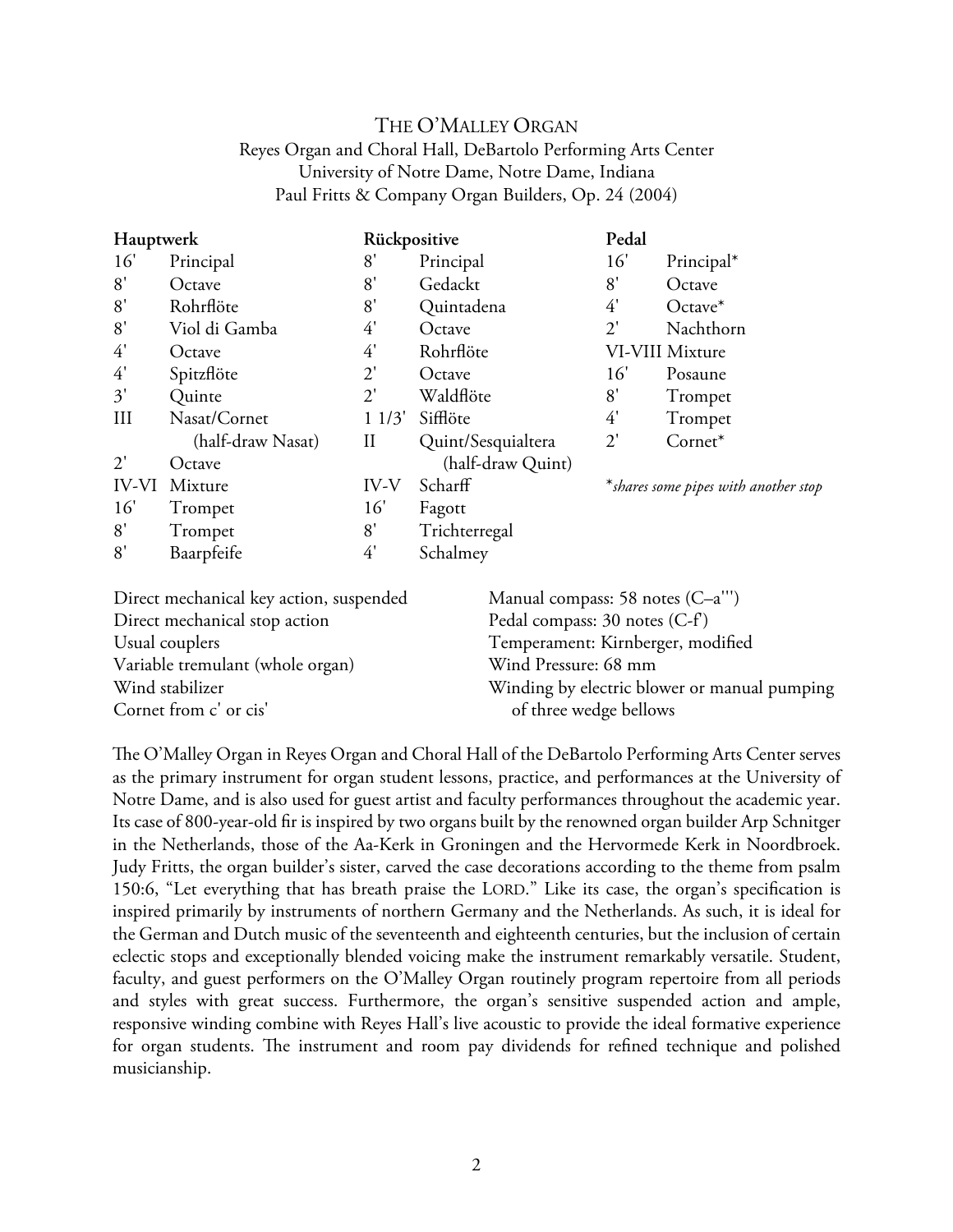## PERFORMER BIOGRAPHY Benjamin A. Stone, DMA

Benjamin A. Stone is Director of Liturgy and Music and Lecturer of Pastoral Studies at Sacred Heart Seminary and School of Theology in Hales Corners, Wisconsin. There, he oversees all campus liturgies, coordinates and provides liturgical music, and teaches courses and practica in liturgy, music, and sacramental theology. He holds the degree Doctor of Musical Arts in Organ Performance from the University of Notre Dame, as well as Master of Sacred Music and Bachelor of Arts, *summa cum laude*, from Notre Dame. He studied organ with Craig Cramer, Douglas Reed, and Paul Walker; conducting with Carmen-Helena Téllez and Mark Doerries; and his dissertation was advised by Mary Frandsen.

## PROGRAM AND REGISTRATIONS

Johann Sebastian Bach (1685–1750)

\**Fritts organ; all others Berghaus organ*

### **\*Praeludium in a, BWV 551**

*mm. 1–12* HW Principal 16', Octave 8', Octave 4', Quinte 3', Octave 2', Mixture IV-VI Ped Octave 4', Posaune 16', Trompet 8' *mm. 12–31* RP Principal 8', Octave 4', Trichterregal 8' Ped Principal 16', Octave 4', Trompet 8' *mm. 31–39* HW Principal 16', Octave 8', Octave 4', Quinte 3', Octave 2', Mixture IV-VI Ped Octave 4', Posaune 16', Trompet 8' *mm. 39–74* HW Octave 8', Octave 4', Quinte 3', Octave 2', Mixture IV-VI, Trompet 16' Ped Octave 4', Posaune 16', Trompet 8' *mm. 75–89* HW Octave 8', Octave 4', Quinte 3', Octave 2', Mixture IV-VI, Trompet 16', Trompet 8' + RP RP Principal 8', Octave 4', Octave 2', Sesquialtera II, Scharff IV-V Ped Octave 4', Mixture VI-VIII, Posaune 16', Trompet 8', Trompet 4' **Wer nur den lieben Gott läßt walten, BWV 690**

HW Prinzipal 8', Octav 4'

### **Christum wir sollen loben schon, BWV 696**

HW Pommer 16' + SW Gemshorn 8' 8va

**Herr Christ, der einig Gottes Sohn, BWV 698** HW Prinzipal 8', Octav 4', Octav 2'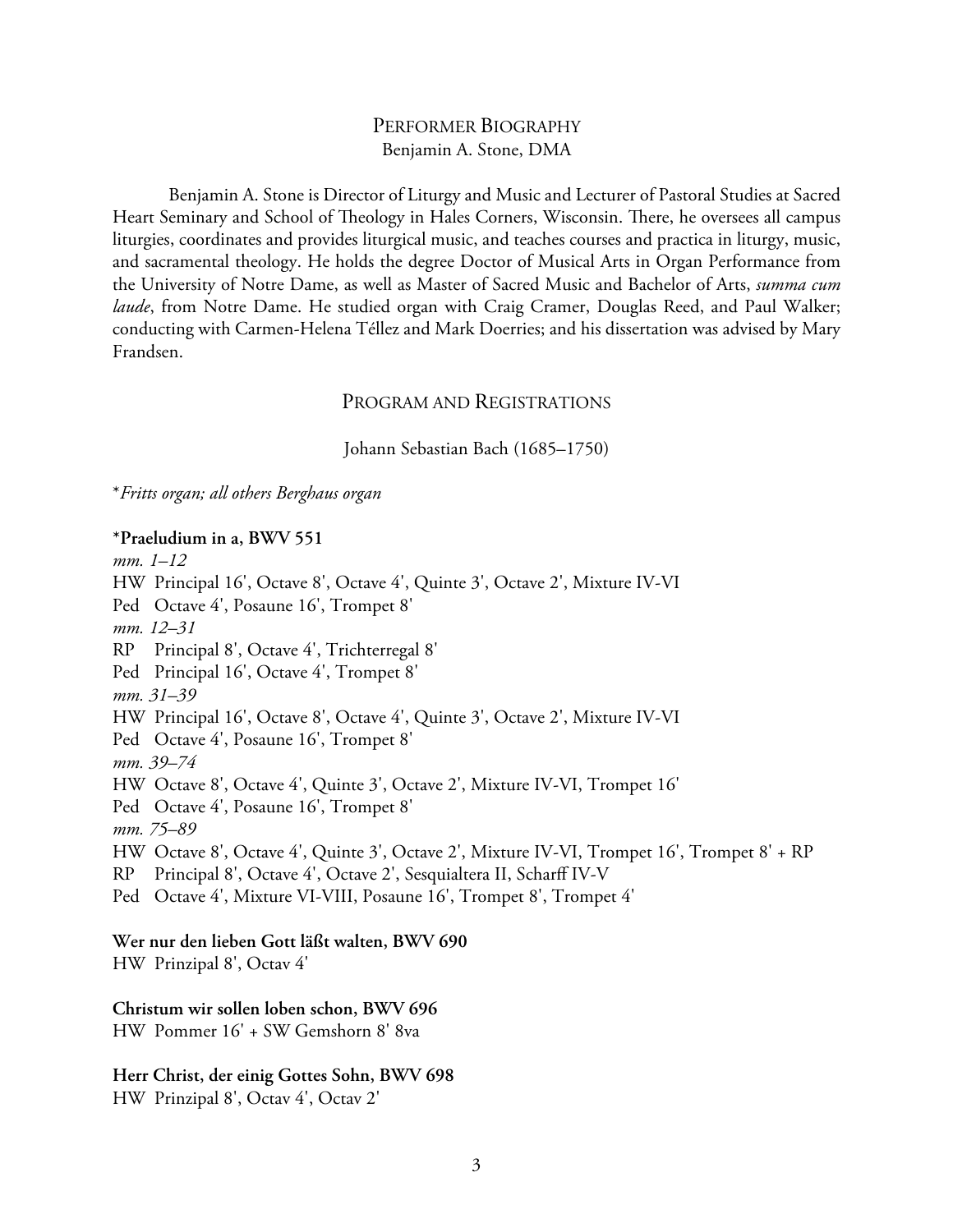**Ich hab mein Sach anheimgestellt, BWV 707**

HW Prinzipal 8' Ped Subbass 16', Offenbass 8'

### **\*Ich dich hab ich gehoffet, Herr, BWV 712**

RP Gedackt 8', Rohrföte 4', Waldföte 2'

### **\*Fuga super Allein Gott in der Höh sei Her, BWV 716**

RP Principal 8', Octave 4', Quint 3', Octave 2' Ped Principal 16', Octave 4', Trompet 8'

### **\*Christ lag in Todes Banden, BWV 718**

*mm. 1–23* HW Principal 8' RP Rohrföte 4', Trichterregal 8' *mm. 24–42* HW Principal 8', Octave 4' RP Principal 8', Octave 4', Trichterregal 8' *mm. 43–61* HW Principal 8', Octave 4', Quinte 3', Octave 2' RP Principal 8', Octave 4', Octave 2', Sesquialtera II, Trichterregal 8' *mm. 62–77* HW Principal 8', Octave 4', Quinte 3', Octave 2', Trompet 16' SW Principal 8', Octave 4', Octave 2', Sesquialtera II, Scharff IV-V, Fagott 16', Trichterregal 8' Ped Octave 4', Posaune 16', Trompet 8'

# **\*Trio in G, BWV 586**

HW Principal 8', Rohrföte 8', Viol di Gamba 8', Spitzföte 4' (RH)

SW Principal 4', Rohrföte 4', Waldföte 2' 8vb (LH)

Ped Principal 16', Octave 8'

### **Gott, durch deine Güte (Gottes Sohn ist kommen), BWV 724**

HW Pommer 16', Prinzipal 8', Octav 4', Octav 2', Mixtur IV

Ped Offenbass 8', Choralbass 4', Holzposaune 16'

### **Herr Jesu Christ, dich zu uns wend, BWV 726**

HW Pommer 16', Prinzipal 8', Octav 4', Octav 2', Mixtur IV, Trompete 8' + SW SW Gedackt 8', Prinzipal 4, Hohlföte 2', Klein Nasat 1 1/3', Scharff IV, Dulzian 16', Oboe 8' Ped Subbass 16', Offenbass 8', Choralbass 4', Rauschbass III, Holzposaune 16' + HW

### **Lobt Gott, ihn Christen, allzugleich, BWV 732**

SW Gedackt 8', Prinzipal 4, Hohlföte 2', Klein Nasat 1 1/3', Scharff IV, Dulzian 16'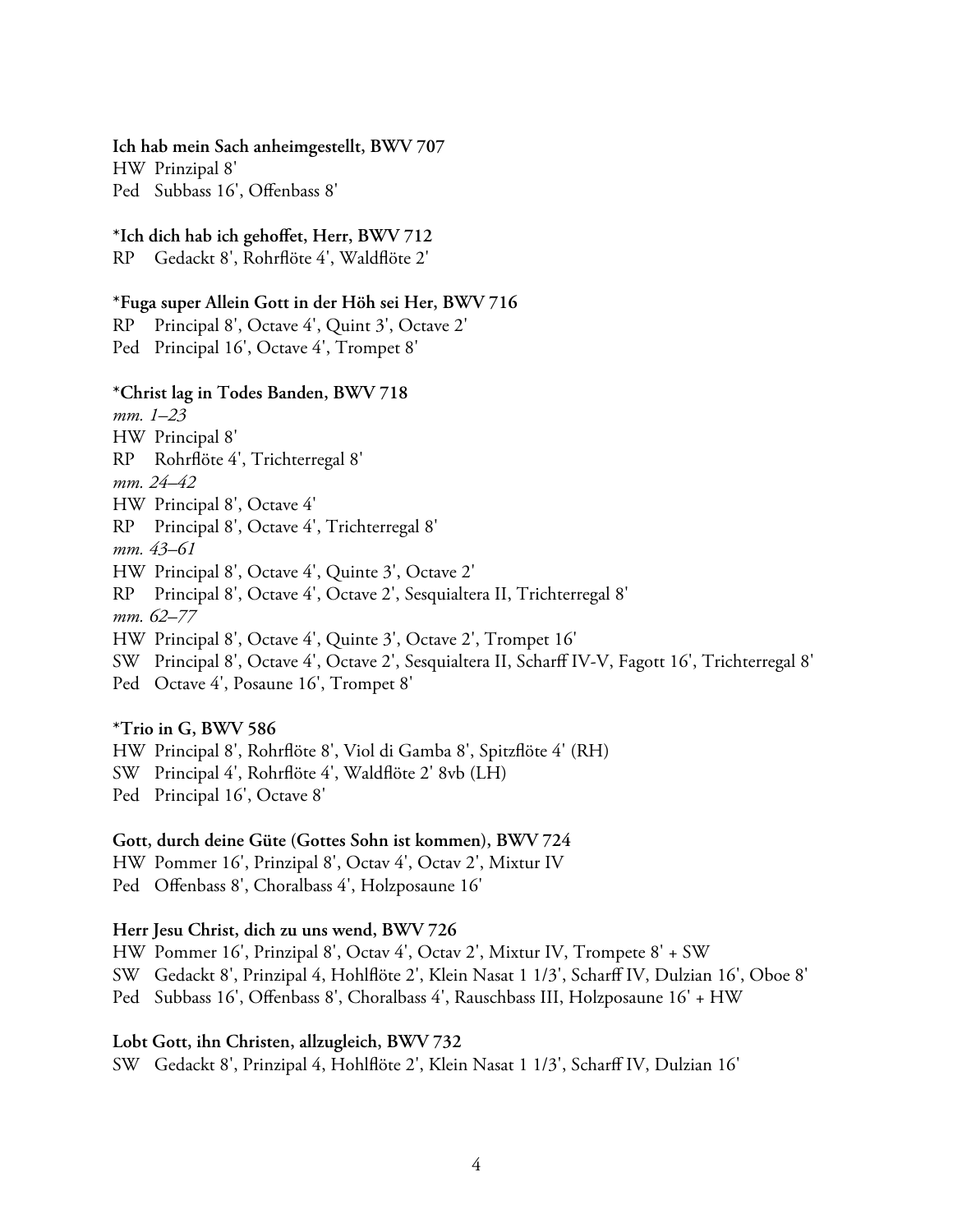**\*Fuge über ein Tema von Giovanni Legrenzi (or Giovanni Maria Bononcini), BWV 574** *mm. 1–37*

RP Principal 8', Octave 4', Quint 3', Octave 2' Ped Principal 16', Octave 4', Trompet 8' *mm. 37–70* HW Octave 8', Octave 4', Octave 2', Mixture IV-VI Ped Principal 16', Octave 4', Trompet 8' *mm. 70–104* HW Octave 8', Octave 4', Octave 2', Mixture IV-VI + RP RP Principal 8', Octave 4', Quint 3', Octave 2' Ped Principal 16', Octave 4', Trompet 8' + HW *mm. 104–118* HW Principal 16', Octave 8', Octave 4, Quinte 3', Octave 2', Mixture IV-VI + RP RP Principal 8', Octave 4', Octave 2', Sesquialtera II, Scharff IV-V

Ped Octave 4', Mixture VI-VIII, Posaune 16, Trompet 8', Trompet 4'

# **Nimm von uns, Herr, du treuer Gott (Vater unser im Himmelreich), BWV 737**

SW Gemshorn 8'

### **\*Ach, was ist doch unser Leben, BWV 743**

*mm. 1-12* HW Viol di Gamba 8', Spitzföte 4' RP Gedackt 8', Quintadena 8', Rohrföte 4' *mm. 13–24* HW Octave 8', Rohrföte 8', Viol di Gamba 8', Octave 4', Spitzföte 4' RP Gedackt 8', Quintadena 8', Rohrföte 4' Ped Principal 16', Octave 8' *mm. 25–44* HW Rohrföte 8', Viol di Gamba 8', Spitzföte 4' RP Gedackt 8', Quintadena 8', Rohrföte 4' Ped Principal 16', Octave 8'

### **Herr Jesu Christ, dich zu uns wend, BWV 749**

HW Prinzipal 8', Octav 4', Trompete 8'

### **O Herre Gott, dein göttliches Wort, BWV 757**

HW Prinzipal 8', Octav 4', Nasat 2 2/3', Octav 2' Ped Subbass 16', Offenbass 8', Choralbass 4' + SW Oboe 8'

### **\*Allabreve, BWV 589**

HW Principal 16', Octave 8', Octave 4', Quinte 3', Octave 2', Mixture IV-VI Ped Posaune 16', Trompet 8'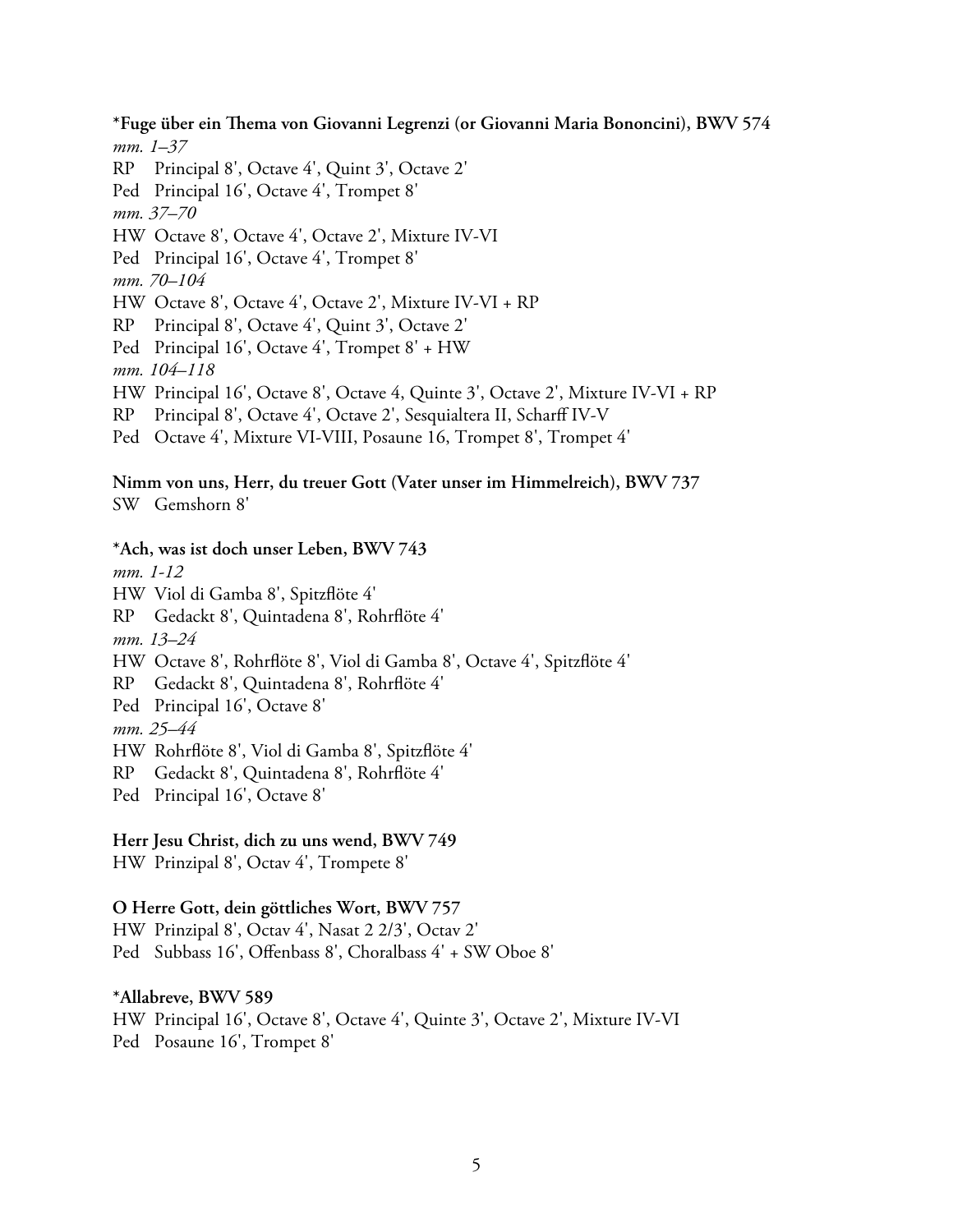# **Das alte Jahr vergangen ist, BWV 1091**

HW Pommer 16' 8va

### **Herzliebster Jesu, was hast du verbrochen, BWV 1093**

SW Gedackt 8', Tremulant

### **O Lamm Gottes, unschuldig, BWV 1095**

SW Gedackt 8', Spillföte 4', Tremulant

### **Aus tiefer Not schrei ich zu dir, BWV 1099**

*mm. 1–20* HW Prinzipal 8', Octav 4' Ped Subbass 16', Offenbass 8' *mm. 20–30* SW Gedackt 8', Prinzipal 4', Hohlföte 2' *mm. 31–39* HW Prinzipal 8', Octav 4', Octav 2' Ped Subbass 16', Offenbass 8', Choralbass 4'

## **\*Durch Adams Fall ist ganz verderbt, BWV 1101**

HW Spitzföte 4', Baarpfeife 8' Ped Nachthorn 2', Trompet 4' (cantus frmus, 8vb)

# **Erhalt uns, Herr, bei deinem Wort, BWV 1103**

HW Rohrgedackt 8'

### **Jesu, meine Freude, BWV 1105**

HW Pommer 16', Prinzipal 8', Octav 4', Trompete 8' + SW

- SW Gedackt 8', Prinzipal 4', Dulzian 16', Oboe 8'
- Ped Subbass 16', Holzposaune 16' + HW

### **Jesu, meines Lebens Leben, BWV 1107**

*mm. 1–13* SW Gedackt 8', Spillföte 4', Hohlföte 2' *mm. 13–26* HW Prinzipal 8', Octav 4', Octav 2' Ped Subbass 16', Offenbass 8', Choralbass 4'

### **Ach Gott, tu dich erbarmen, BWV 1109**

HW Rohrgedackt 8', Querföte 4' Ped Subbass 16', Spitzföte 8'

### **Nun laßt uns den Leib begraben, BWV 1111**

HW Prinzipal 8', Octav 4', Octav 2' (*m. 30* + Mixtur IV)